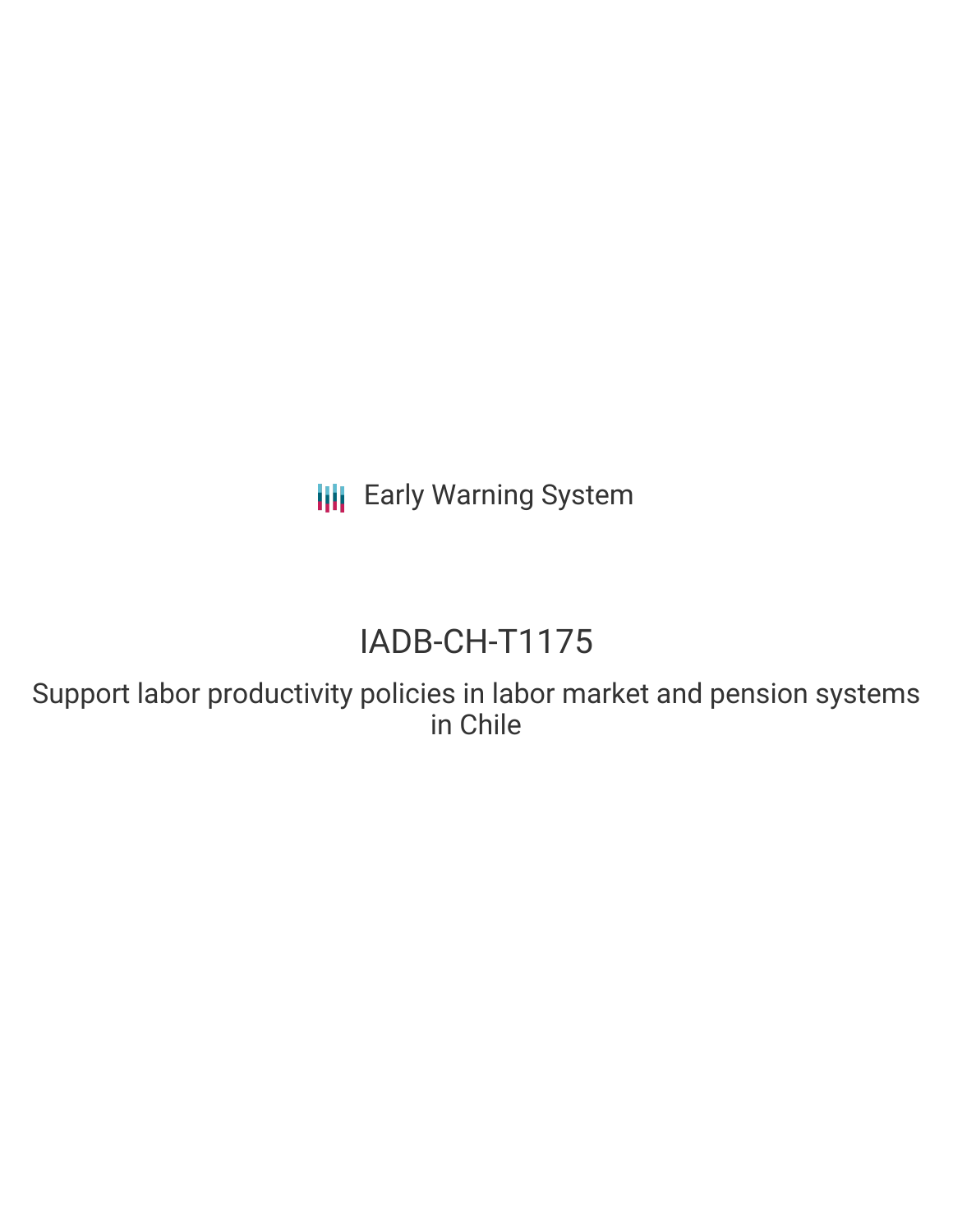

## Early Warning System Support labor productivity policies in labor market and pension systems in Chile

#### **Quick Facts**

| <b>Countries</b>               | Chile                                  |
|--------------------------------|----------------------------------------|
| <b>Financial Institutions</b>  | Inter-American Development Bank (IADB) |
| <b>Status</b>                  | Approved                               |
| <b>Bank Risk Rating</b>        | С                                      |
| <b>Voting Date</b>             | 2016-11-02                             |
| <b>Borrower</b>                | Government of Chile                    |
| <b>Sectors</b>                 | <b>Education and Health</b>            |
| <b>Investment Type(s)</b>      | Grant                                  |
| <b>Investment Amount (USD)</b> | $$0.15$ million                        |
| <b>Project Cost (USD)</b>      | $$0.15$ million                        |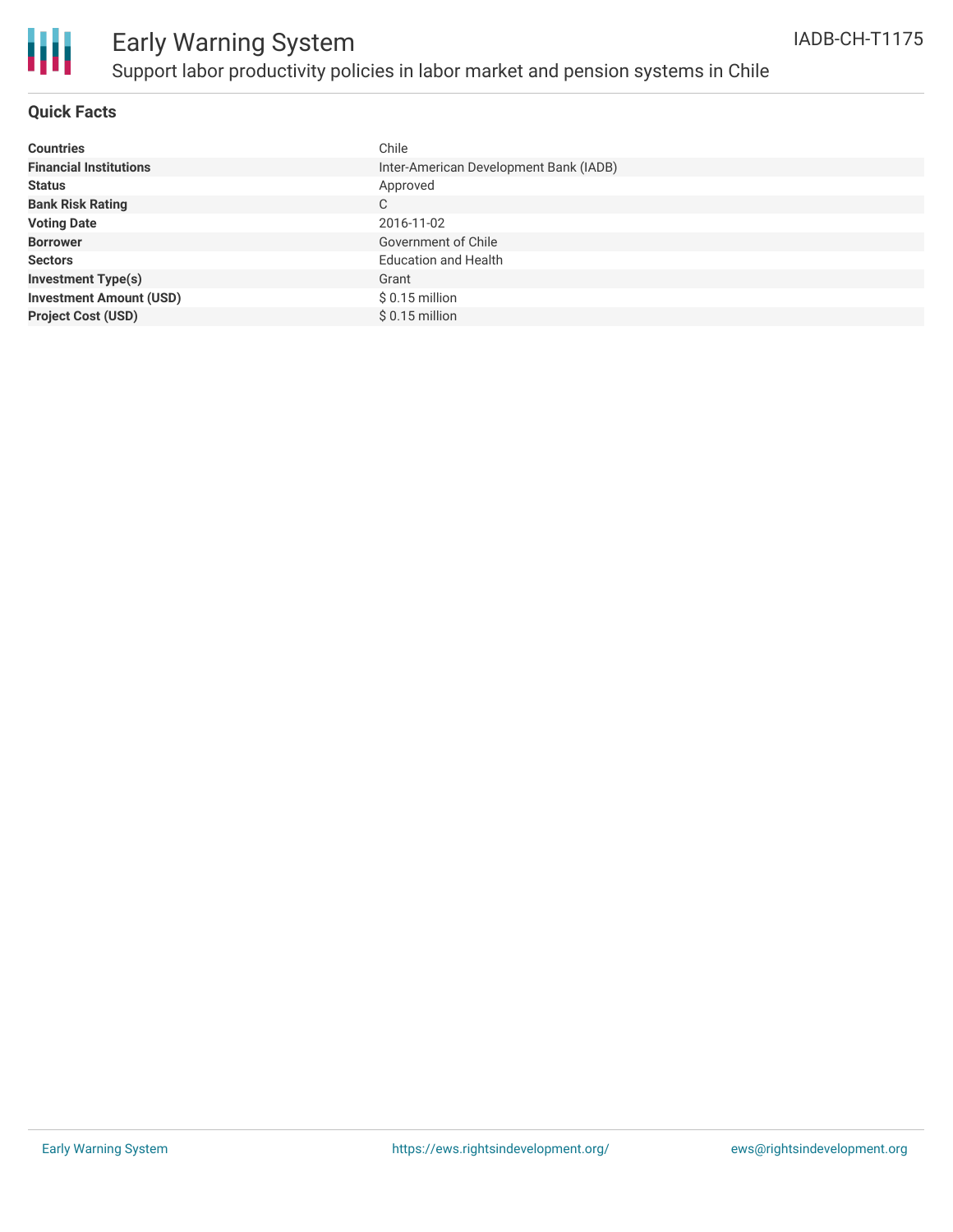

### Early Warning System Support labor productivity policies in labor market and pension systems in Chile

### **Project Description**

The objective of this TC is to support the Ministry of Labor and Social Security (MTPS) to improve the effectiveness of labor market policies that seek to increase productivity and social protection of workers.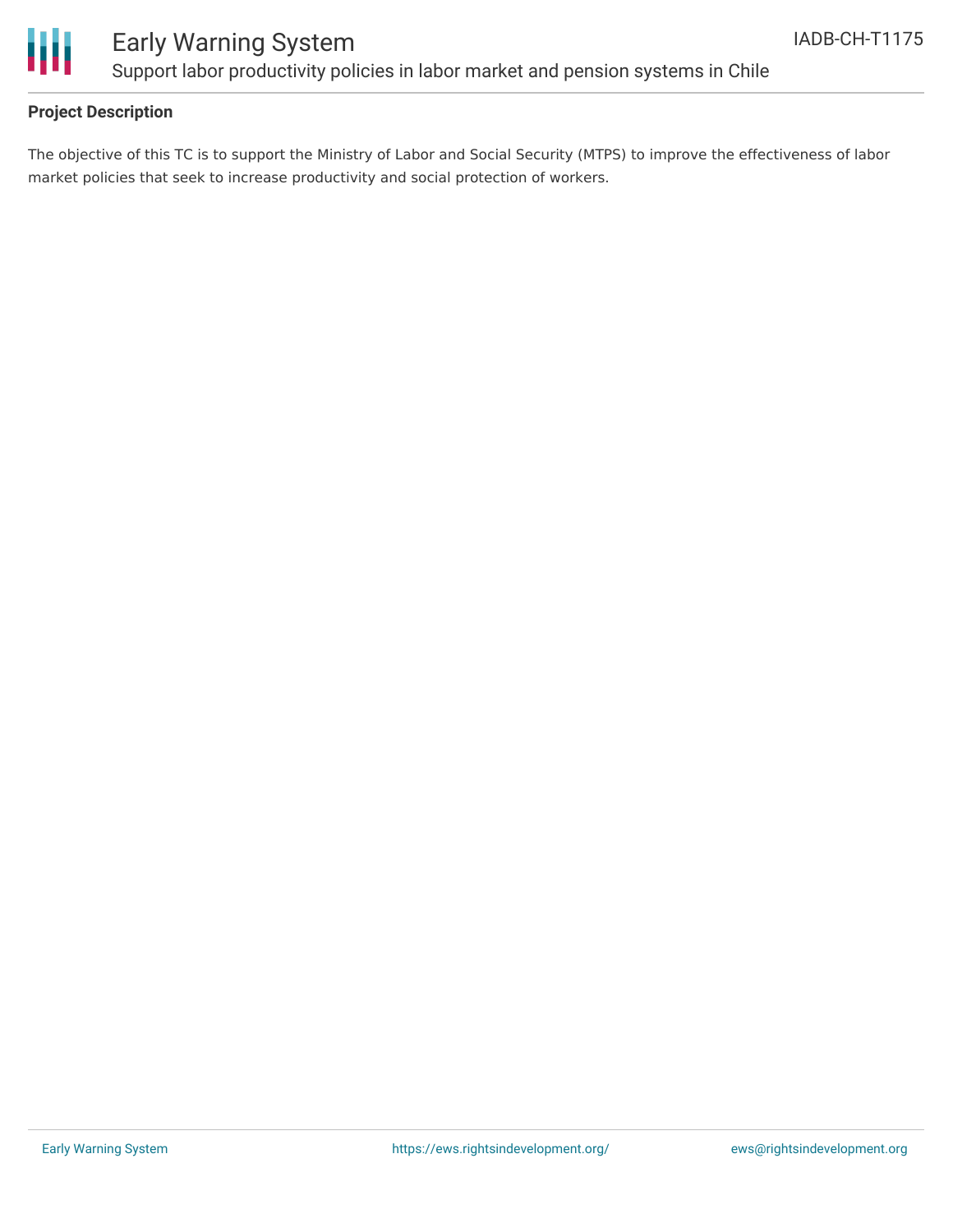

### Early Warning System Support labor productivity policies in labor market and pension systems in Chile

#### **Investment Description**

• Inter-American Development Bank (IADB)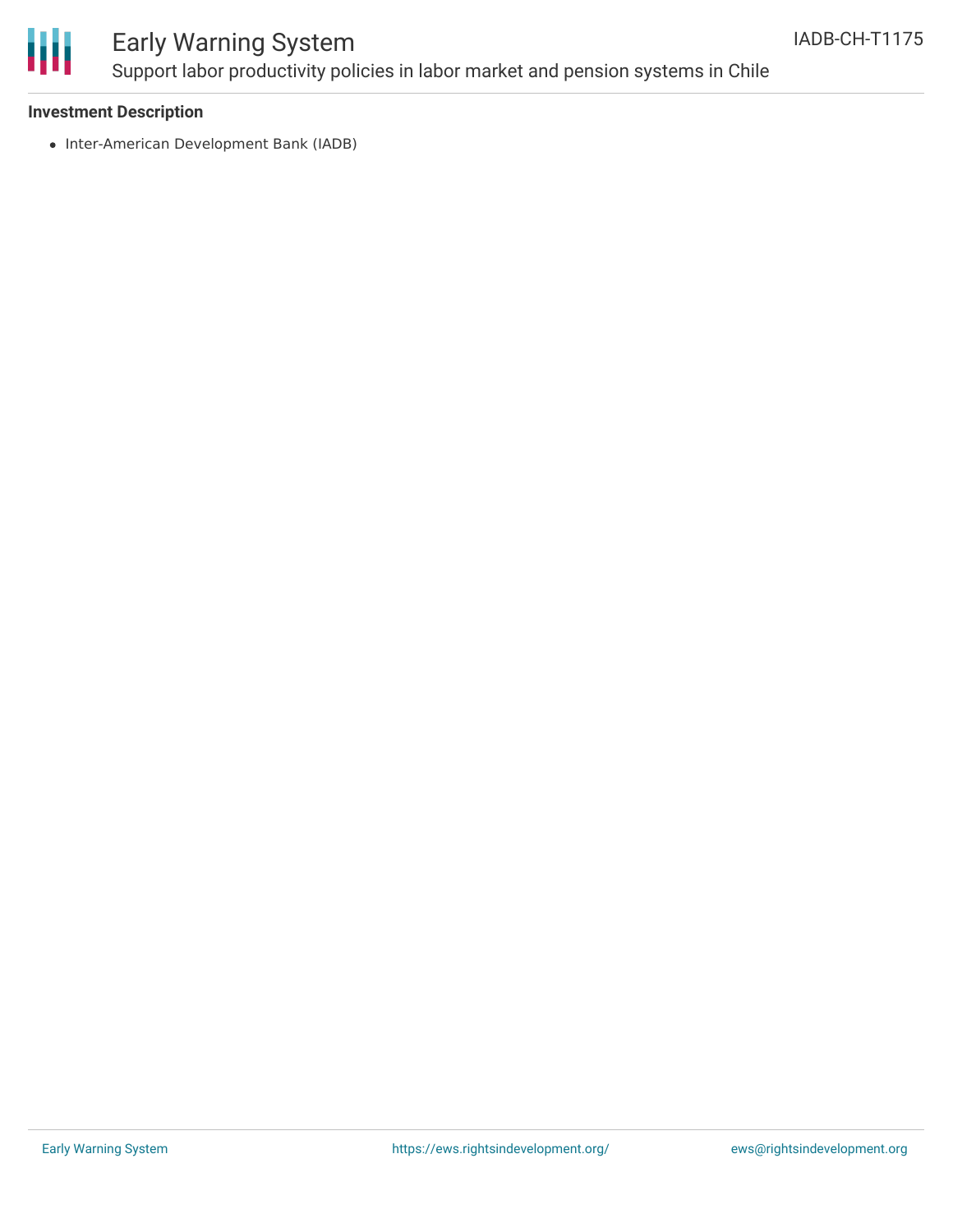

### **Contact Information**

ACCOUNTABILITY MECHANISM OF IDB/ IIC

The Independent Consultation and Investigation Mechanism (MICI) is the independent complaint mechanism and fact-finding body for people who have been or are likely to be adversely affected by an Inter-American Development Bank (IDB) or Inter-American Investment Corporation (IIC)-funded project. If you submit a complaint to MICI, they may assist you in addressing the problems you raised through a dispute-resolution process with those implementing the project and/or through an investigation to assess whether the IDB or IIC is following its own policies for preventing or mitigating harm to people or the environment. You can submit a complaint by sending an email to MICI@iadb.org. You can learn more about the MICI and how to file a complaint at http://www.iadb.org/en/mici/mici,1752.html (in English) or http://www.iadb.org/es/mici/mici,1752.html (Spanish).